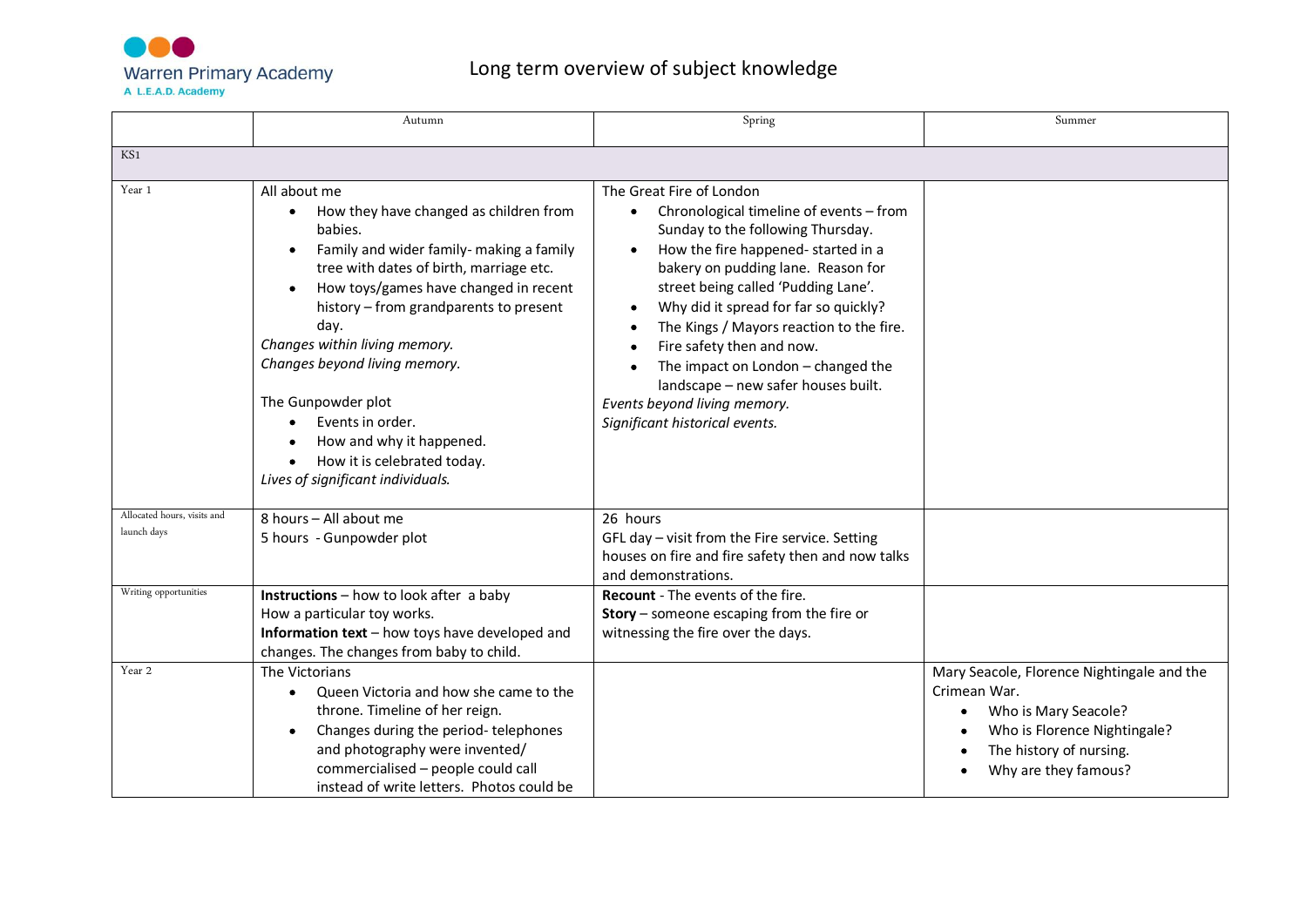

| Allocated hours, visits and<br>launch days<br>Writing opportunities | taken to capture memories - evolution of<br>photos - now we have mobile phones and<br>apps to communicate through photos.<br>Change in education - child labour laws<br>1833. Children were protected more and<br>given rights.<br>Lives of significant individuals.<br>Significant historical events.<br>Changes beyond living memory.<br>$20$ hours $-$<br>Victorian launch day - children to dress up as<br>Victorian school children.<br><b>Letters</b> - from Queen Victoria to a school.<br>Information texts - Victorian schools. The roles of |                                                                                                                                                                                                                                                               | What were the most important<br>events in their lives?<br>What were their greatest<br>$\bullet$<br>achievements?<br>How did life change for them after<br>the Crimean war?<br>What made them so special?<br>How were the two nurses different<br>to each other? How were they the<br>same?<br>Interpretations and opinions of the women<br>through history.<br>Lives of significant individuals.<br>Changes beyond living memory.<br>19 hours<br>Launch day<br>Diary- Written in role as Mary Seacole or<br>Florence Nightingale. |
|---------------------------------------------------------------------|-------------------------------------------------------------------------------------------------------------------------------------------------------------------------------------------------------------------------------------------------------------------------------------------------------------------------------------------------------------------------------------------------------------------------------------------------------------------------------------------------------------------------------------------------------|---------------------------------------------------------------------------------------------------------------------------------------------------------------------------------------------------------------------------------------------------------------|-----------------------------------------------------------------------------------------------------------------------------------------------------------------------------------------------------------------------------------------------------------------------------------------------------------------------------------------------------------------------------------------------------------------------------------------------------------------------------------------------------------------------------------|
|                                                                     | women. The different class system.<br>Recount - a day at school or work for a Victorian<br>child.<br>Report - photography 1834 (William Henry Fox<br>Talbot) report to show how photos/photography<br>has changed through the years.                                                                                                                                                                                                                                                                                                                  |                                                                                                                                                                                                                                                               | Information text - Detailing the lives of both<br>women.<br>Biography writing - Detailing the lives of<br>either woman.                                                                                                                                                                                                                                                                                                                                                                                                           |
| KS <sub>2</sub>                                                     |                                                                                                                                                                                                                                                                                                                                                                                                                                                                                                                                                       |                                                                                                                                                                                                                                                               |                                                                                                                                                                                                                                                                                                                                                                                                                                                                                                                                   |
| Year 3                                                              | Stone age<br>First stone age - Palaeolithic<br>٠<br>Second stone age - Mesolithic<br>٠<br>Third stone age - Neothlic<br>Comparison between the different<br>$\bullet$<br>stone ages - changes.<br>Late neothlic hunter gatherers and early<br>٠<br>farmers.<br>Evidence – cave drawings                                                                                                                                                                                                                                                               | Ancient Egypt<br>Timeline of Egyptians $3100$ BCE - 30<br>BCE. Over 3000 years. The empire<br>looked completely different at the start<br>of the rule to the end.<br>Why do the pyramids exist? Looking at<br>$\bullet$<br>the pyramids and their importance. |                                                                                                                                                                                                                                                                                                                                                                                                                                                                                                                                   |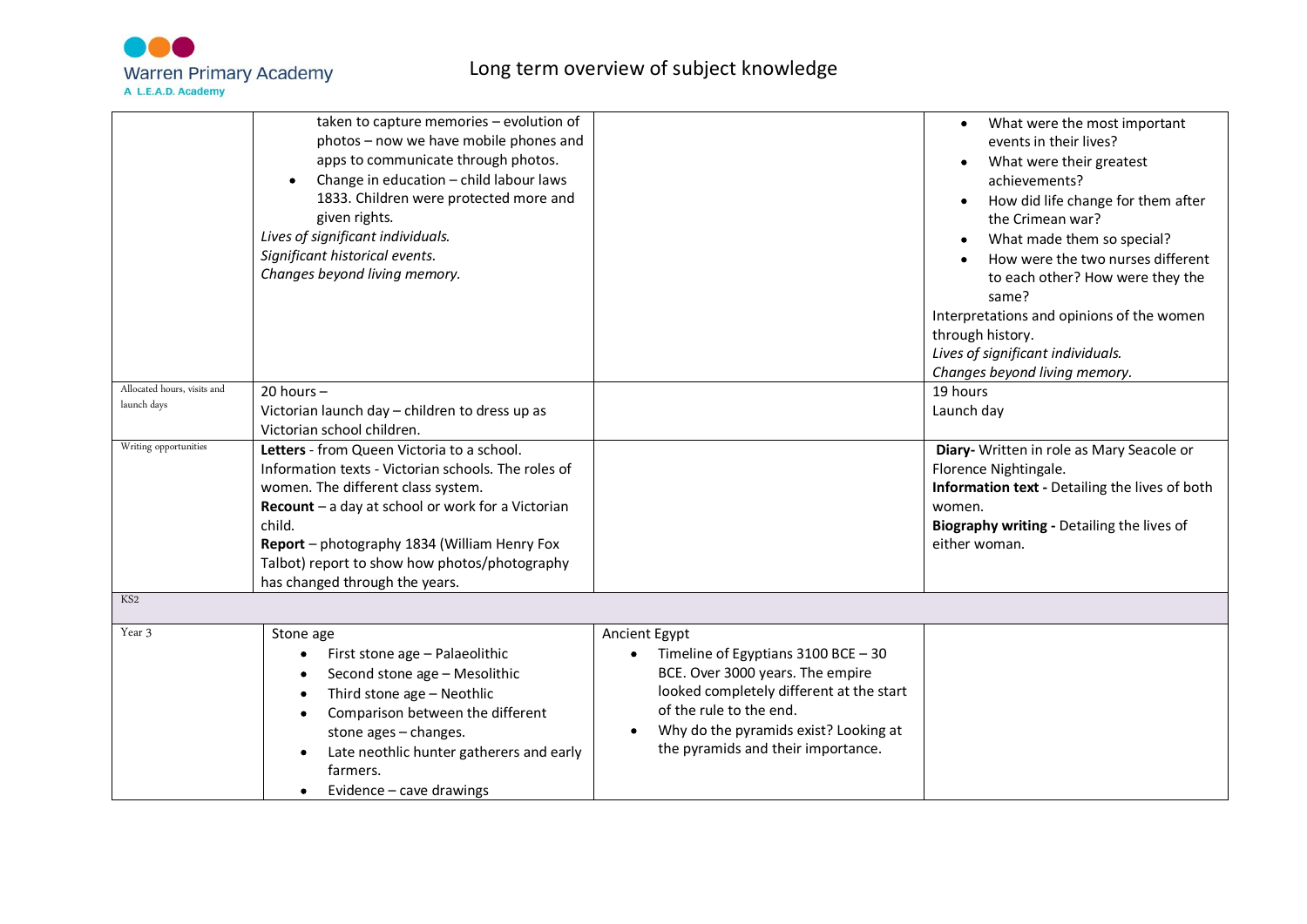

|                                    | Changes in Britain from the Stone age.                                                                                                                                               | Egyptian gods - stolen from ancient<br>Greece? Look at the Egyptian gods and<br>how they came from ancient Greeks.<br>Significant Egyptian Pharaohs -<br>Ramesses II - why was he called the<br>'great ancestor'.<br>Tutankhamun -<br>Cleopatra and the fall of Egyptian<br>empire - Romans conquered.<br>Achievements of the earliest civilisation.<br>Roman empire                                                                                                                              |                                                                                                                                                                                                                                                                                                                                                                                                                                                                                                                                                  |
|------------------------------------|--------------------------------------------------------------------------------------------------------------------------------------------------------------------------------------|---------------------------------------------------------------------------------------------------------------------------------------------------------------------------------------------------------------------------------------------------------------------------------------------------------------------------------------------------------------------------------------------------------------------------------------------------------------------------------------------------|--------------------------------------------------------------------------------------------------------------------------------------------------------------------------------------------------------------------------------------------------------------------------------------------------------------------------------------------------------------------------------------------------------------------------------------------------------------------------------------------------------------------------------------------------|
| Allocated hours, visits and launch | 20 hours (dependant - launch day - Stone age                                                                                                                                         | 19 hours $-$                                                                                                                                                                                                                                                                                                                                                                                                                                                                                      |                                                                                                                                                                                                                                                                                                                                                                                                                                                                                                                                                  |
| days                               | day)                                                                                                                                                                                 | Egyptian launch day                                                                                                                                                                                                                                                                                                                                                                                                                                                                               |                                                                                                                                                                                                                                                                                                                                                                                                                                                                                                                                                  |
| Writing opportunities              | Information text - changes during the stone ages<br>- from prehistoric to historic.<br><b>Instructions - how to make stone tools. How to</b><br>create cave art. How to make a fire. | Newspaper report - fall of Egyptian empire to<br>Romans. Report on 3000 years of Egyptian rule.<br>Stories - servant of Cleopatra. A roman solider<br>conquering Egypt.<br><b>Explanation text</b> $-$ how the pyramids were built.<br>How to mummify a person.                                                                                                                                                                                                                                   |                                                                                                                                                                                                                                                                                                                                                                                                                                                                                                                                                  |
| Year 4                             |                                                                                                                                                                                      | Local history-<br>Bestwood Lodge - when it was built and<br>changes - new buildings, fire etc.<br>Mining town/city $-$ impact of the mines<br>closing.<br>Robin Hood - legend or real? Looking at<br>the facts from the story<br>1. Prince John and Richard Lionheart<br>(think about why the cartoon<br>character shows John as a Lion)<br>Richard was depicted as a good king<br>2.<br>and his brother a bad ruler.<br>Impact of King Johns rule on<br>3.<br>Nottingham.<br>Local history study | $Romans -$<br>Julias Caesar's attempted invasion<br>$\bullet$<br>55-54 BCE.<br>Successful invasion and Hadrian's<br>Wall. 43 AD where/when/who/why<br>Building the wall - how it was<br>1.<br>built - different stages. Other<br>barriers built by roman rulers<br>across Europe.<br>The wall as a symbol - compare<br>2.<br>to other walls - Great Wall of<br>China/ city walls - London/<br>Chester/ York. Do they serve<br>the same purpose? Were they<br>successful or not?<br>Women on the wall. Little<br>3.<br>evidence of lives of women |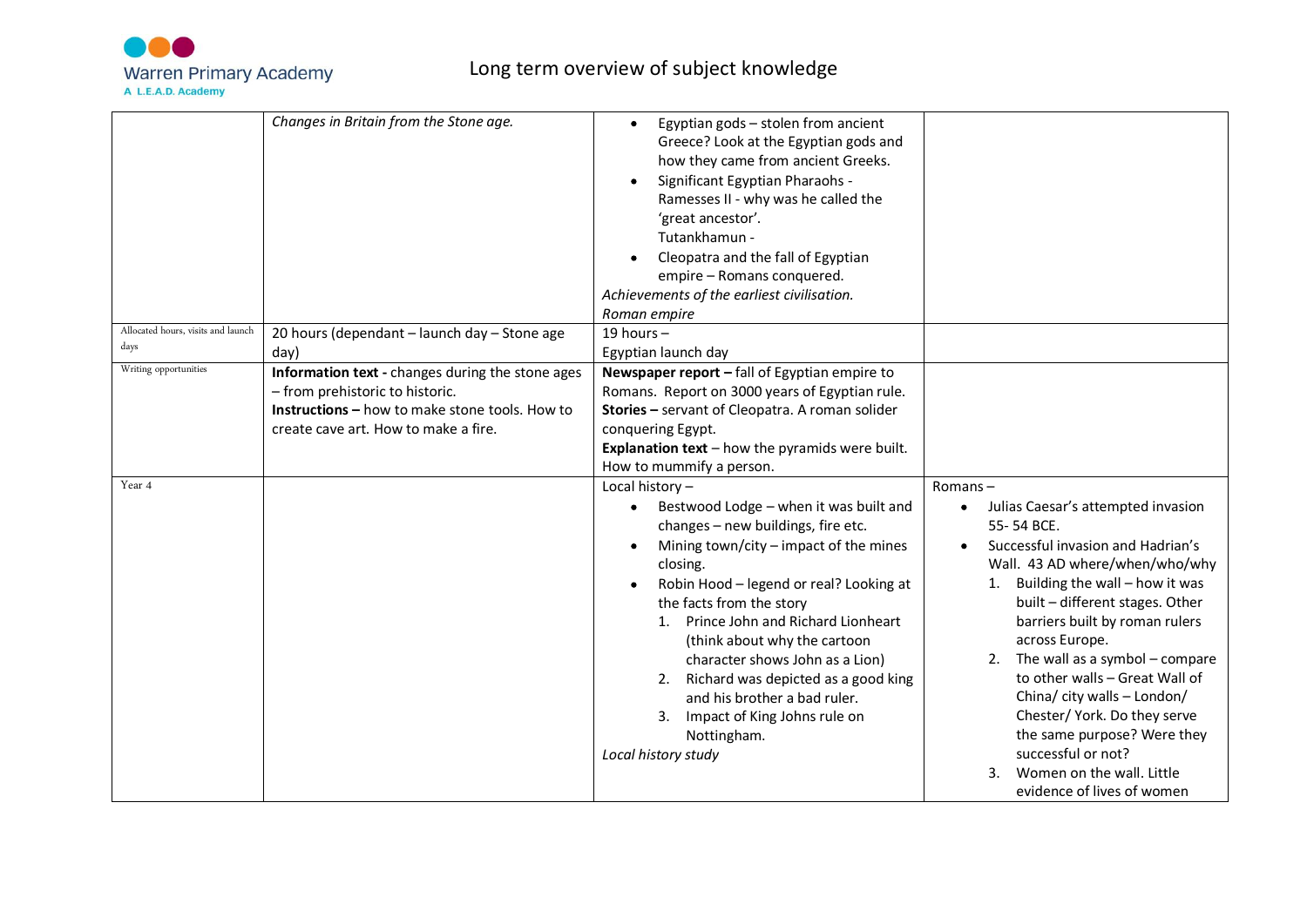

|                                            |                                                                                                                                                                                                                                                                                                              |                                                                                                                                                                                                                                                                                                                                                           | during this period. Was it lonely<br>for them being far from home?<br>What work would they have<br>done?<br>Fall of the empire and roman<br>withdrawal 410 AD. What might<br>have happened when romans left<br>Britain? Was Britain left vulnerable<br>to another invasion?<br>Roman impact of Britain.<br>Britain's earliest settlements.                                                                                                                      |
|--------------------------------------------|--------------------------------------------------------------------------------------------------------------------------------------------------------------------------------------------------------------------------------------------------------------------------------------------------------------|-----------------------------------------------------------------------------------------------------------------------------------------------------------------------------------------------------------------------------------------------------------------------------------------------------------------------------------------------------------|-----------------------------------------------------------------------------------------------------------------------------------------------------------------------------------------------------------------------------------------------------------------------------------------------------------------------------------------------------------------------------------------------------------------------------------------------------------------|
| Allocated hours, visits and launch<br>days |                                                                                                                                                                                                                                                                                                              | Launch day - children to visit Bestwood Lodge<br>and surrounding area<br>18 hours                                                                                                                                                                                                                                                                         | 21 hours.<br>Roman launch day.                                                                                                                                                                                                                                                                                                                                                                                                                                  |
| Writing opportunities                      |                                                                                                                                                                                                                                                                                                              | Newspaper reports - how Bestwood lodge has<br>changed over the years. Mining during the 60's<br>and 70's. The closing of the mines in 1991.<br>Information text - how to mine coal through the<br>years. How safety for coal miners changed<br>through the years.<br>Stories - companion of Robin Hood. Living in<br>Nottingham under Prince John's rule. | Biography - the life of Julias Caesar. His<br>achievements and his death. The successful<br>British invasion from Claudius.<br>Newspaper report - building Hadrian's wall.<br>Letters - A letter from a roman soldier or<br>soldier's wife/daughter writing home.                                                                                                                                                                                               |
| Year 5                                     | Tudors<br>Change of religion/divorce and the<br>٠<br>impact on Britain - Henry VIII<br>Monarchy and line of succession - male<br>heirs. Looking at the house of Tudor -<br>Lancaster and York.<br>Comparison to Aztecs - 1428 - 1521.<br>Aspect of British history after 1066.<br>Non-European civilisation. |                                                                                                                                                                                                                                                                                                                                                           | Ancient Greece - 'The theatre of ancient<br>Greece".<br>Overview of civilisation - timeline<br>$\bullet$<br>chart and understanding the period<br>lasted nearly 3000 years (3000BC -<br>146BC) topic focus will be on the 5 <sup>th</sup><br>Century (508 BC) Athens.<br>How we know about theatre in 5 <sup>th</sup><br>century Athens.<br>What it was like to go to the<br>theatre.<br>Celebrating the Gods in the theatre.<br>How we know about the theatres |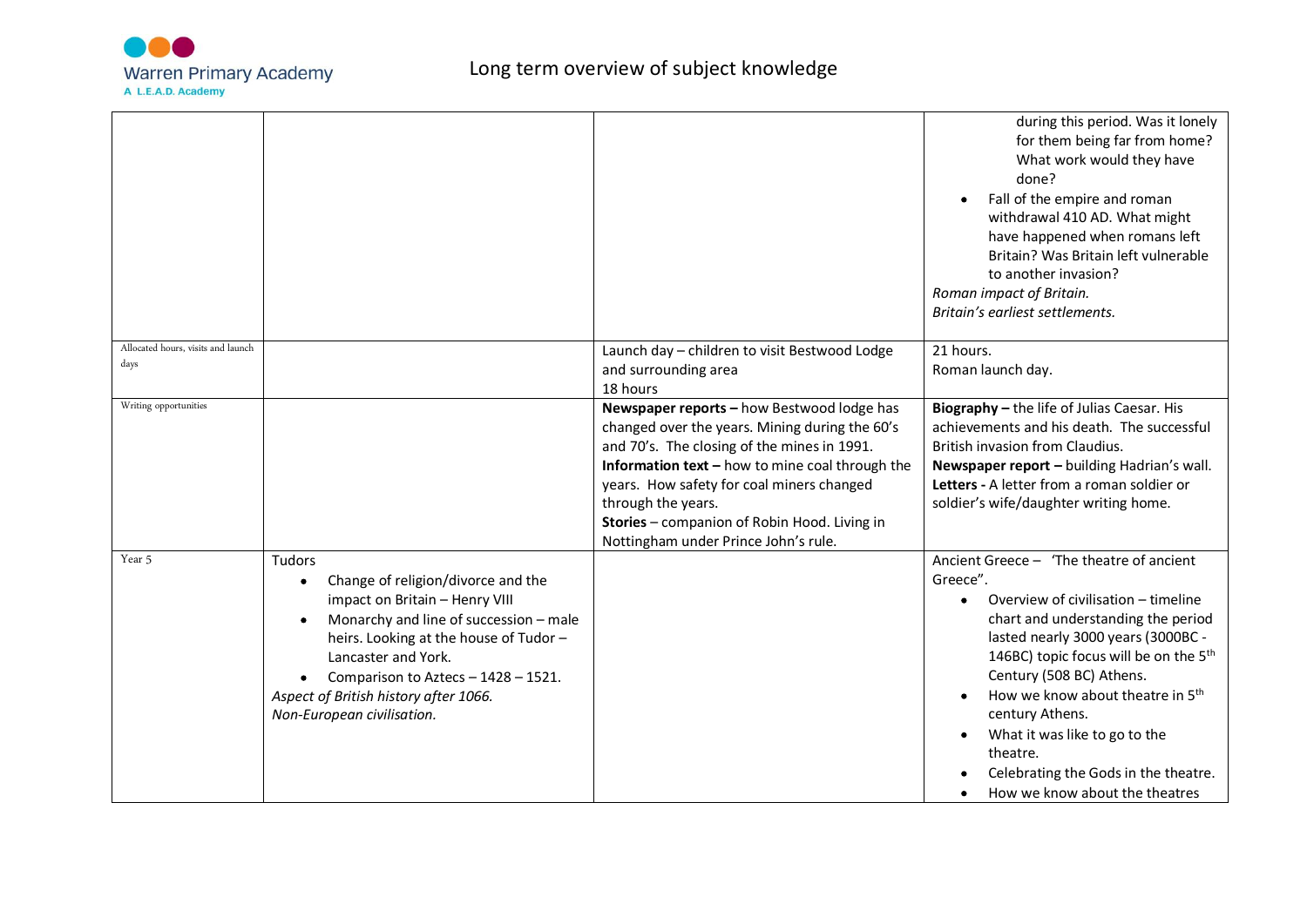

|                                            |                                                                                                                                                                                                                                                                      | The power of language.<br>$\bullet$                                                                                                                                                                                                                                                                                                                                                                                                                                                                                                                                             |
|--------------------------------------------|----------------------------------------------------------------------------------------------------------------------------------------------------------------------------------------------------------------------------------------------------------------------|---------------------------------------------------------------------------------------------------------------------------------------------------------------------------------------------------------------------------------------------------------------------------------------------------------------------------------------------------------------------------------------------------------------------------------------------------------------------------------------------------------------------------------------------------------------------------------|
|                                            |                                                                                                                                                                                                                                                                      | Legacy of Greek culture.<br>Study of ancient Greece.                                                                                                                                                                                                                                                                                                                                                                                                                                                                                                                            |
| Allocated hours, visits and launch<br>days | 26 hours<br>Topic launch day                                                                                                                                                                                                                                         | 13 hours<br>Launch activity into topic                                                                                                                                                                                                                                                                                                                                                                                                                                                                                                                                          |
| Writing opportunities                      | <b>Discussion texts - the line of succession - did the</b><br>house of Tudor have a strong claim to the<br>throne?<br>How different the Aztecs were at this period in<br>time.<br>Persuasion - for and against the divorce of Henry<br>VIII and Catherine of Aragon. | Poetry - Greek poems - linked to the Gods.<br>Script - children can write a section of their<br>own Greek play.<br>Non-chronological report - Comparison<br>Greeks and Romans- did the Greeks have<br>influence over the Romans?<br>(theatres/stadiums)                                                                                                                                                                                                                                                                                                                         |
| Year 6                                     | WWII<br>How/why it happened<br>Britain being invaded - battles.<br>Blitz and rationings - life on the home<br>front.<br>Holocaust<br>Aspect of British history after 1066.                                                                                           | The fight to rule/invasion<br>Alfred the Great and his resistance<br>$\bullet$<br>to raids/invasions. Why has he got<br>the name great?<br>1066 - Death of Edward the<br>Confessor and the struggle for<br>power. (there were at least 3<br>contenders for the throne)<br>Norman Conquest - William the<br>conqueror. How much time did<br>William actually spend in England?<br>Did he speak English?<br>Comparison to Benin - life in Benin<br>compared to Britain in 1066.<br>Viking and Anglo-Saxon struggle for power.<br>Non-European civilisation.<br>Legacy of culture. |
| Allocated hours, visits and launch<br>days | 20 hours<br>WW2 visit to Holocaust centre                                                                                                                                                                                                                            | 19 hours<br>Children to re-enact battle of Hastings on<br>field using the hill. Children could make 11 <sup>th</sup><br>century shields/armour to use.                                                                                                                                                                                                                                                                                                                                                                                                                          |